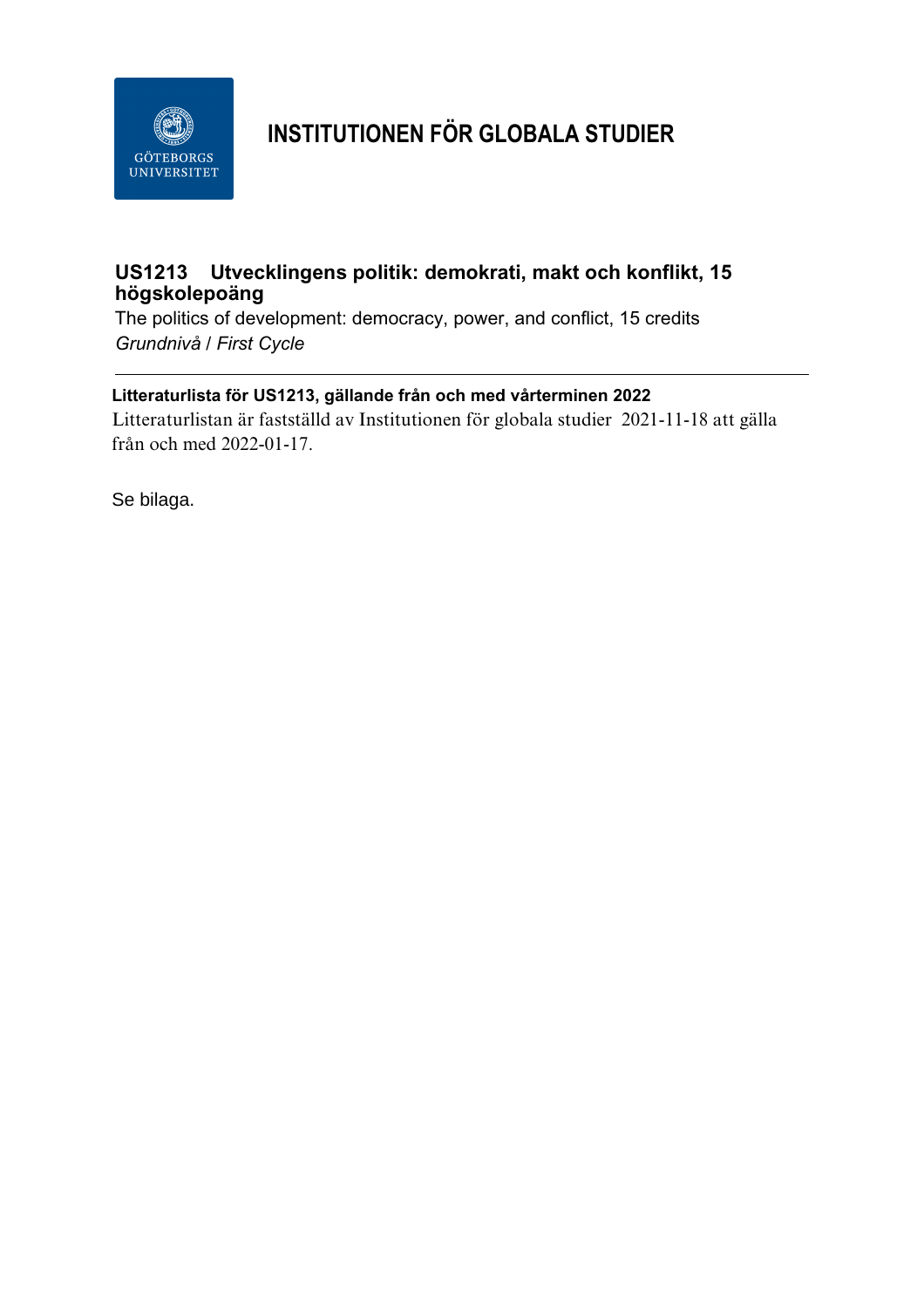

# **INSTITUTIONEN FÖR GLOBALA STUDIER**

## **US1213 Utvecklingens politik: demokrati, makt och konflikt, 15 högskolepoäng**

US1213 The politics of development: democracy, power, and conflict, 15 credits

*Grundnivå/ First Cycle*

Litteraturlistan är fastställd 2021-11-18 att gälla fr.o.m. 2022-01-17

### **Böcker**

- Beswick, Danielle and Paul Jackson, (2011), *Conflict, Security and Development: An Introduction*, Routledge. (ISBN 978-0415499835)
- Carothers, Thomas and Andrew O'Donohue (2019) Democracies Divided: The Global Challenge of Political Polarization. Published by: [Brookings Institution Press.](https://www.jstor.org/publisher/brookings) (Paperback ISBN: 9780815737216 Ebook ISBN: 9780815737223)
- Lilja, Mona och Stellan Vinthagen (Redaktör) (2021) Motstånd: En introduktion. ISBN: 9789188061515, Förlag: Bokförlaget Korpen. Antal sidor: 349
- Peet, Richard & Elaine, Hartwick (2009) *Theories of Development: Contentions, Arguments, Alternatives*, Guildford Press. (ISBN 978-1462519576)

Smith, A (2011) *Nationalism: Theory, Ideology, History,* Polity Press ISBN-10: 0745651283

- Sörensen, Jens Stilhoff (Ed) (2010) *Challenging the Aid Paradigm: Western Currents and Asian Alternatives*, Palgrave Macmillan.(ISBN 978-0-230-57766-4 hbk). Finns att köpa till nedsatt förmånligt pris på Studentbokhandeln i Gbg.
- Sörensen, Jens Stilhoff & Fredrik Söderbaum (eds), (2012) "The End of the Development-Security-Nexus? The Rise of Global Disaster Management", *Development Dialogue* no 58 (s.1-148).